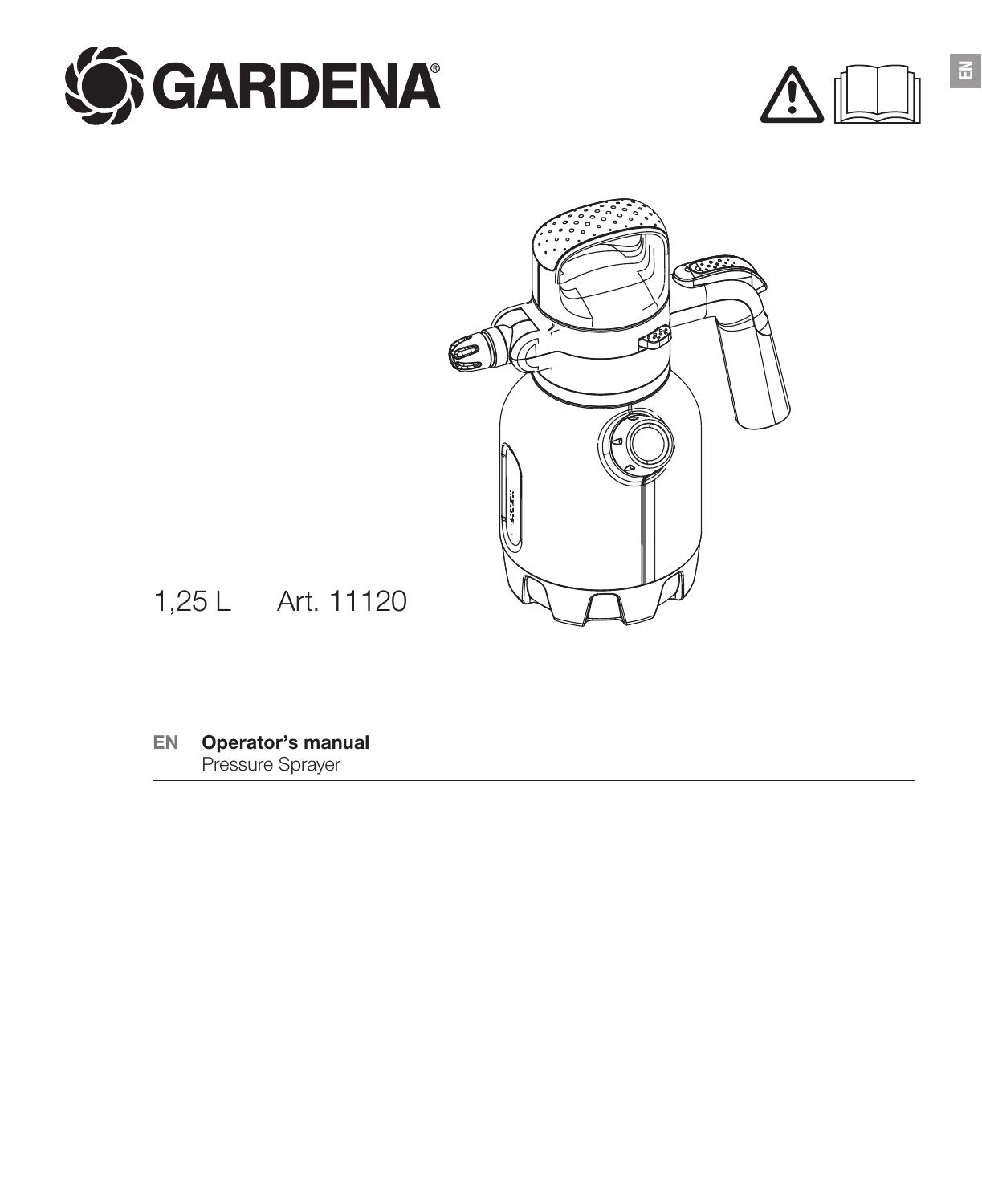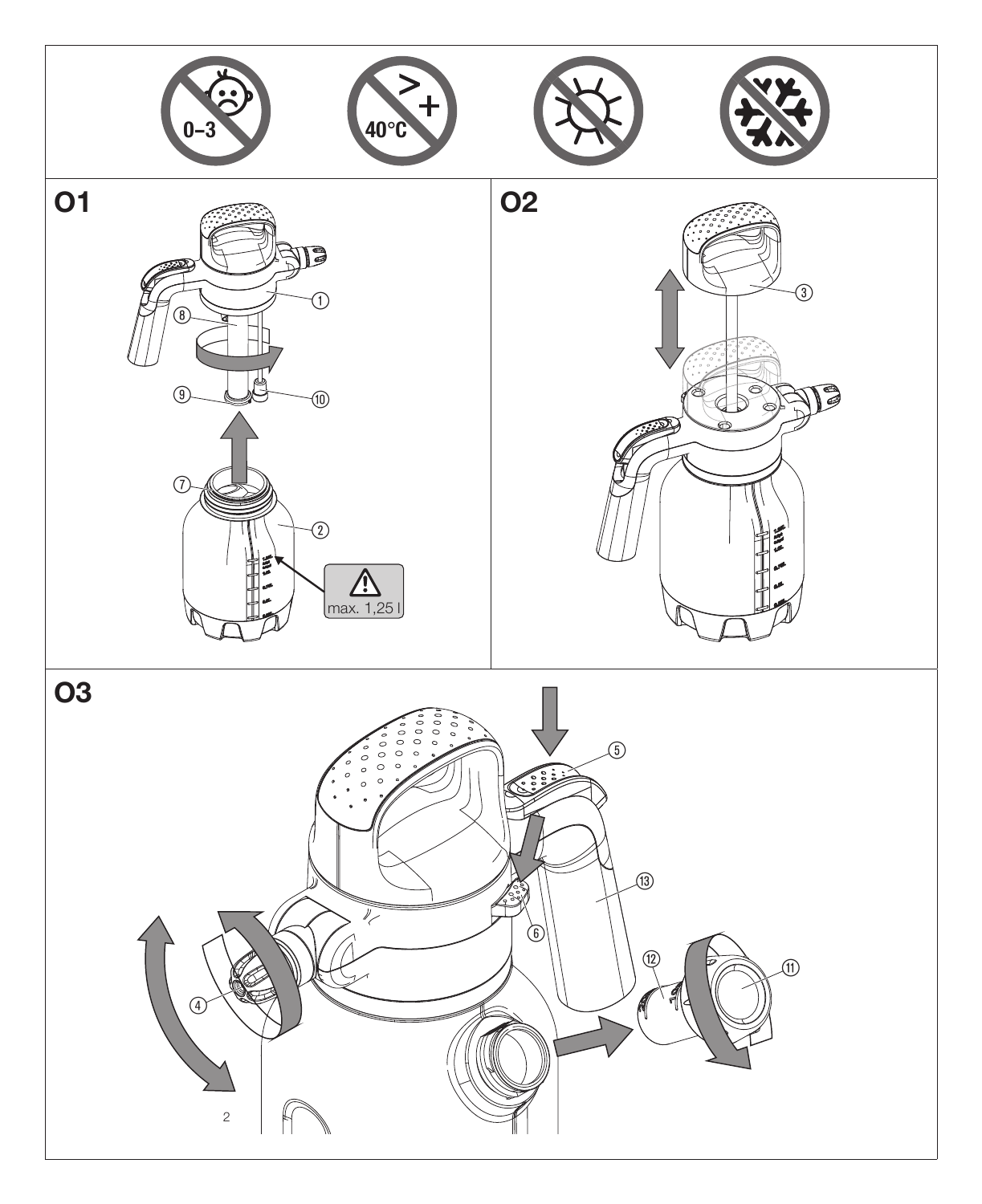# **EN GARDENA Pressure Sprayer 1.25 l**

# *Intended use:*

The GARDENA Pressure Sprayer is intended for distributing solvent-free liquid pesticides <sup>1</sup>), herbicides <sup>1</sup>), fertilisers <sup>1</sup>), window cleaners <sup>1</sup>), and car wax <sup>1)</sup> in domestic gardens and allotments. It must not be used in public places, parks, sport arenas, or in agriculture or forestry. Compliance with the specifications in this operating manual is a requirement for the proper use of the Pressure Sprayer.

1) According to the Plant Protection Law as well as the Detergents and Cleaning Agents Law, only approved agents may be used (authorised specialist dealers).

#### *Please note:*

Due of the risk of physical injury, the GARDENA Pressure Sprayer must not be used for spraying substances other than those specified by GARDENA. Also, no acids, disinfectants or impregnators, aggressive and solvent-containing cleaning agents, petrol or spray oil may be sprayed.

# **1. SAFETY**

# *Danger of physical injuries:*

Never open the Pressure Sprayer or unscrew the nozzle and the dosing cap when the Pressure Sprayer is still pressurised. To prevent injury, never connect the Pressure Sprayer to an air-compressor. Always hold the Pressure Sprayer upright before the safety relief valve (6) (Fig. **O3**) is pressed. When spraying insecticides, herbicides and fungicides or other liquid plant

protection products, you must comply with all special precautionary measures specified by the manufacturer of the product you are using.

**Before each opening of the Pressure Sprayer, thoroughly release pressure by pressing the safety relief valve** (6)**.**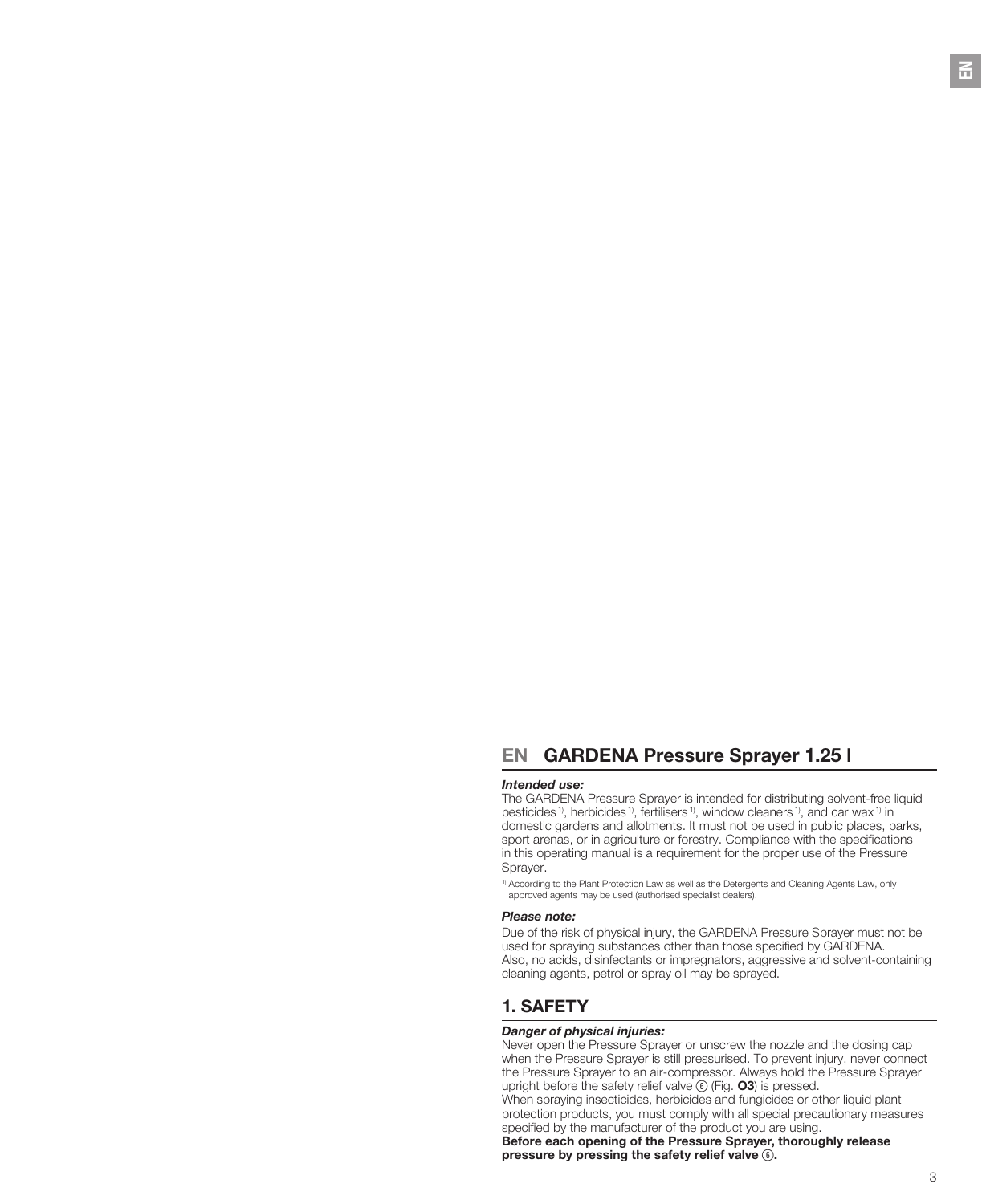# *Operation:*

**EN**

### **CAUTION: The tank may only be filled with a maximum of 1.25 litres**

**liquid.** Inspect the Pressure Sprayer visually before each use. Never leave your Pressure Sprayer unattended or for long periods when full and pressurised. Keep the unit out of the reach of children. You are responsible for the safety of others. Keep your Pressure Sprayer away from heat sources and hot environments. Screw on the spray nozzle  $\overline{0}$  tightly by hand (do not use tools) and ensure that the O-ring  $\odot$  (Fig. 01) is positioned correctly.

# *Cleaning:*

Release the pressure after each use, empty the container, clean it carefully and rinse with clear water. Then leave the pressure sprayer open and allow it to dry. Do not dispose of residual fluids in the sewerage system (local disposal systems). Always clean the Pressure Sprayer before using a different product to avoid chemical reactions. When using several Pressure Sprayers, the tanks and spray nozzle may not be exchanged between them. We recommend that you have your Pressure Sprayer thoroughly inspected (preferably at a GARDENA Service Centre) after using it for 5 years.

# *Storage:*

Before storing, loosen the tank cap and always empty your Pressure Sprayer completely (also after cleaning with water). Store away from frost. Carry the pressure sprayer by the handle (3) and not by the pump handle (3).

# **2. OPERATION**

Please observe the safety and proportioning instructions provided by the manufacturer of the product you are going to spray.

# *To spray the liquid [Fig. O1/O2/O3]:*

- 1. Push the safety relief valve (6).
- 2. Unscrew the spray head  $(1)$  or the dosing cap  $(1)$  and fill the container  $(2)$ . 3. If necessary, fill in an additive via the dosing cap (fi).
- (Scale  $$(2)$  with 10 and 20 ml).$
- 4. Screw the spray head (1) **or** dosing cap (11) back onto the container.
- 5. Pump with the pump handle (3).
- 6. Adjust the spray jet (clockwise rotation  $\rightarrow$  spray mist; counterclockwise rotation  $\rightarrow$  spray jet) and the spray angle via the nozzle  $\circledA$ .
- 7. Push the button  $\circledS$  to spray the liquid.

# **3. MAINTENANCE**

# *To clean the pressure sprayer:*

Always clean your Pressure Sprayer after spraying. Use the Pressure Sprayer only with clear water (possibly with addition of dish detergent) and spray empty. The valves, the suction hose and the nozzle 4 are cleaned. In the case of outer dirtying of cover and tank, thoroughly clean the area thread and thread- $O$ -ring  $(7)$ .

# **4. STORAGE**

# *To put into storage:*

 $\rightarrow$  Clean the pressure sprayer (see 3. MAINTENANCE).

# **5. TROUBLESHOOTING**

# *To clean the filter [Fig. O1]:*

 $\rightarrow$  Remove the filter  $\omega$  from the suction hose and clean it.

| Problem                                                                                                                    | <b>Possible Cause</b>                                      | Remedy                                                                                                   |
|----------------------------------------------------------------------------------------------------------------------------|------------------------------------------------------------|----------------------------------------------------------------------------------------------------------|
| Pump does not build up<br>pressure                                                                                         | Spray nozzle $(1)$ or cap $(1)$<br>too lightly screwed on. | $\rightarrow$ Screw on spray nozzle $(1)$<br>or cap (ii) on tighter.                                     |
|                                                                                                                            | Pump pipe $(\mathbf{\delta})$ is loose.                    | $\rightarrow$ Screw on pump pipe $\circledR$<br>tighter.                                                 |
|                                                                                                                            | 0-Ring $(7)$ is not correctly<br>positioned.               | $\rightarrow$ Check correct position of<br>$0$ -Ring $(7)$ .                                             |
|                                                                                                                            | Sealing cap (9) is dirty/<br>defective.                    | $\rightarrow$ Clean/exchange sealing<br>$cap(9)$ .                                                       |
| <b>Pressure Sprayer does not</b><br>spray although there is<br>sufficient pressure or only<br>sprays with a weak spray jet | Nozzle $(4)$ is blocked.                                   | $\rightarrow$ Unscrew nozzle $\left(4\right)$ and clean.                                                 |
|                                                                                                                            | Filter (ii) is cloqued.                                    | $\rightarrow$ Remove filter (ii) from the<br>suction hose and clean it.                                  |
| It is difficult to open and<br>close the container                                                                         | Container pressure too high.                               | $\rightarrow$ Release the container pres-<br>sure completely by means of<br>the safety relief valve (6). |

**NOTE: For any other malfunctions please contact the GARDENA service department.**



**6. SERVICE/WARRANTY**